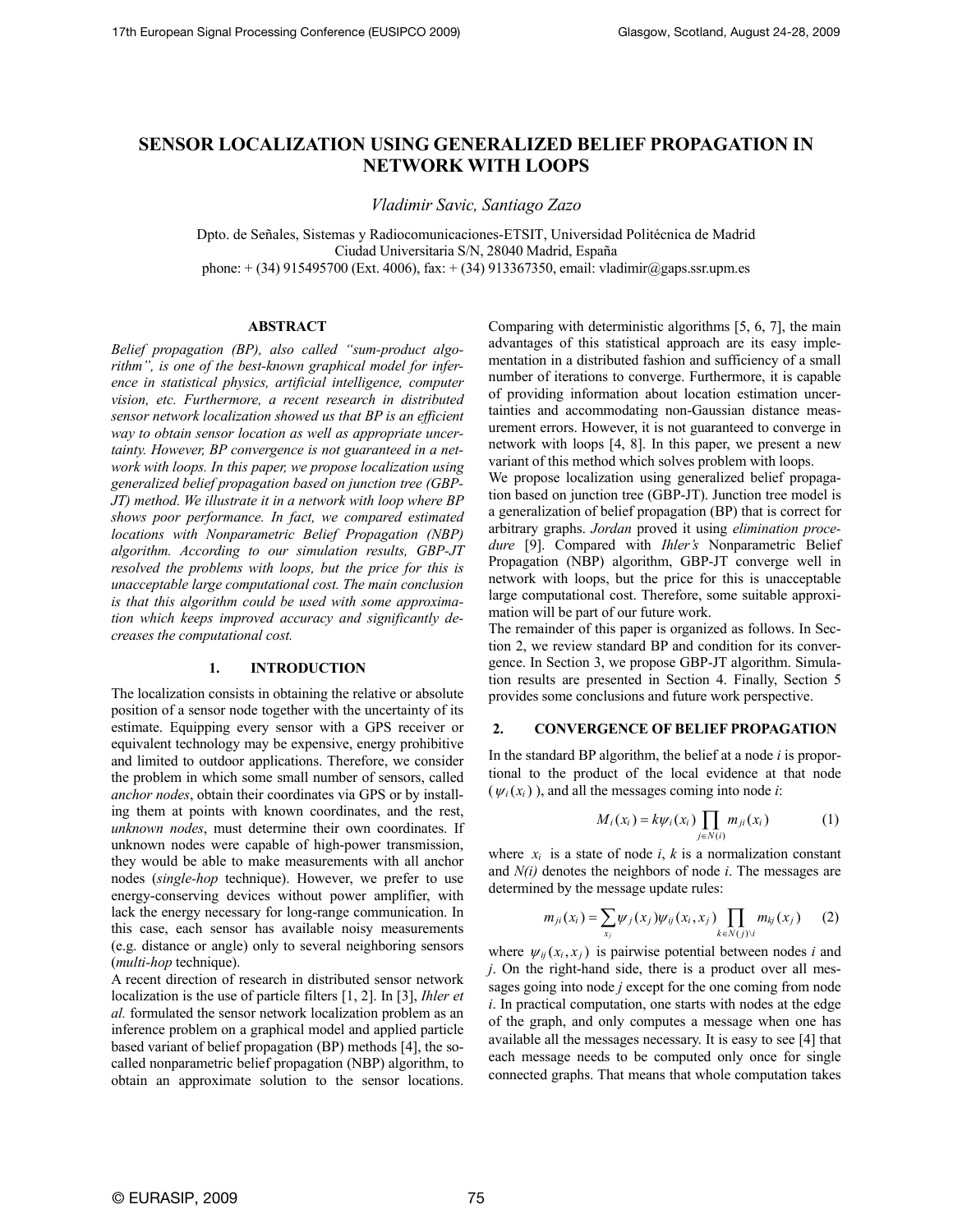a time proportional to the number of links in the graph, which is dramatically less that the exponentially large time that would be required to compute marginal probabilities naively. In other words, BP is a way of organizing the "global" computation of marginal beliefs in terms of smaller local computations.

The BP algorithm, defined by equations (1) and (2), does not make a reference to the topology of the graph that it is running on. Thus, there is nothing to stop us from implementing it on a graph that has loops. One starts with some initial set of messages, and simply iterates the message-update rules (2) until they eventually converge, and then can read off the approximate beliefs from the belief equations (1). But if we ignore the existence of loops and permit the nodes to continue communicating with each other, messages may circulate indefinitely around these loops, and the process may not converge to a stable equilibrium. One can indeed find examples of graphical models with loops, where, for certain parameter values, the BP algorithm fails to converge or predicts beliefs that are inaccurate. On the other hand, the BP algorithm could be successful in graphs with loops, e.g. error-correcting codes defined on Tanner graphs that have loops [10]. This can be proved using *Bethe* approximation to the "free energy" [4, 8]. The fixed points of the BP algorithm correspond to the stationary points of the Bethe "free energy". To make this more clear, let's define for one graphical model, a joint probability function  $p({x})$ . If we have some other approximate joint probability function  $b({x})$ , we can define a "distance" between  $p({x})$  and  $b({x})$ , called Kullback-Leibler (KL) distance, by:

$$
D(b({x}) || p({x})) = \sum_{\{x\}} b({x}) \ln \frac{b({x})}{p({x})}
$$
 (3)

The KL distance is useful because it is always non-negative and is zero if and only if the two probability functions  $p({x})$  and  $b({x})$  are equal.

Statistical physicists generally assume that Boltzmann's law is true:

$$
p(\{x\}) = \frac{1}{Z} e^{-E(\{x\})/T}
$$
 (4)

where *Z* is normalization constant, and the "temperature" *T* is just a parameter that defines a scale of units for the "energy" *E*. For simplicity, we can choose  $T = 1$ . Using (3) and (4), we find the KL distance:

$$
D(b({x}) || p({x})) =
$$
  

$$
\sum_{\{x\}} b({x}) E({x}) + \sum_{\{x\}} b({x}) \ln b({x}) + \ln Z
$$

So we see that this KL distance will be zero when approximate probability function  $b({x})$  will equal to the exact probability function  $p({x})$ .

Finally, the Bethe approximation is the case when joint belief  $b({x})$  is function of single-node beliefs  $b(x_i)$  and twonode beliefs  $b(x_i, x_i)$ . Yedidia *et al.* proved [4] that for a single-connected graph, values of these beliefs that minimize the Bethe free energy, will correspond to the exact marginal probabilities. For graph with loops, these beliefs

will only be approximations, although a lot of them are quite good.



Figure 1 – Example of 10-node network with loop

#### **3. LOCALIZATION USING GENERALIZED BELIEF PROPAGATION**

Our goal in this section is to develop new localization algorithm using generalized belief propagation based on *junction tree* method (GBP-JT). Junction tree algorithm is a standard method for exact inference in graphical model [9]. The graph is first *triangulated* (added "virtual" edges so that every loop of length more than 3 has a chord). Given a triangulated graph, with cliques  $C_i$  and potentials  $\psi_C(x_C)$ , and given corresponding junction tree which defines links between the cliques, we send the following message from clique  $C_i$  to clique  $C_j$  by the message update rule:

$$
m_{ij}(x_{S_{ij}})=\sum_{C_i\setminus S_{ij}}\psi_{C_i}(x_{C_i})\prod_{k\in N(i)\setminus j}m_{ki}(x_{S_{ki}})
$$
(5)

where  $S_{ij} = C_i \cap C_j$ , and where  $N(i)$  are the neighbors of clique  $C_i$  in the junction tree. The belief at clique  $C_i$  is proportional to the product of the local evidence at that clique and all the messages coming into clique *i*:

$$
M_i(x_{C_i}) = k\psi_{C_i}(x_{C_i}) \prod_{j \in N(i)} m_{ji}(x_{S_{ji}})
$$
 (6)

Beliefs for single nodes can be obtained via further marginalization:

$$
M_i(x_i) = \sum_{C_i \setminus i} M_i(x_{C_i}) \text{ for } i \in C_i
$$
 (7)

The equations (5), (6), and (7) represent generalized belief propagation algorithm which is valid for arbitrary graphs. The BP algorithm defined with (1) and (2) is a special case of GBP-JT, obtaining by noting that the original tree is already triangulated, and has only pairs of nodes as cliques. In this case, sets  $S_{ii}$  are single nodes, and marginalization using (7) is unnecessary.

Let's show how it works in our example in Figure 1. The network has 10 nodes, 5 anchors (nodes 6-10) and 5 unknowns (nodes 1-5). There is a loop 1-2-4-5-3, so we have to triangulate it by adding two more edges (2-3 and 3-4). Then we can define 8 cliques in the graph:  $C_1 = \{x_1, x_2, x_3\}$ ,

$$
C_2 = \{x_2, x_3, x_4\}, \t C_3 = \{x_3, x_4, x_5\}, \t C_4 = \{x_4, x_9\},C_5 = \{x_5, x_{10}\}, C_6 = \{x_1, x_6\}, C_7 = \{x_2, x_7\}, C_8 = \{x_3, x_8\}.
$$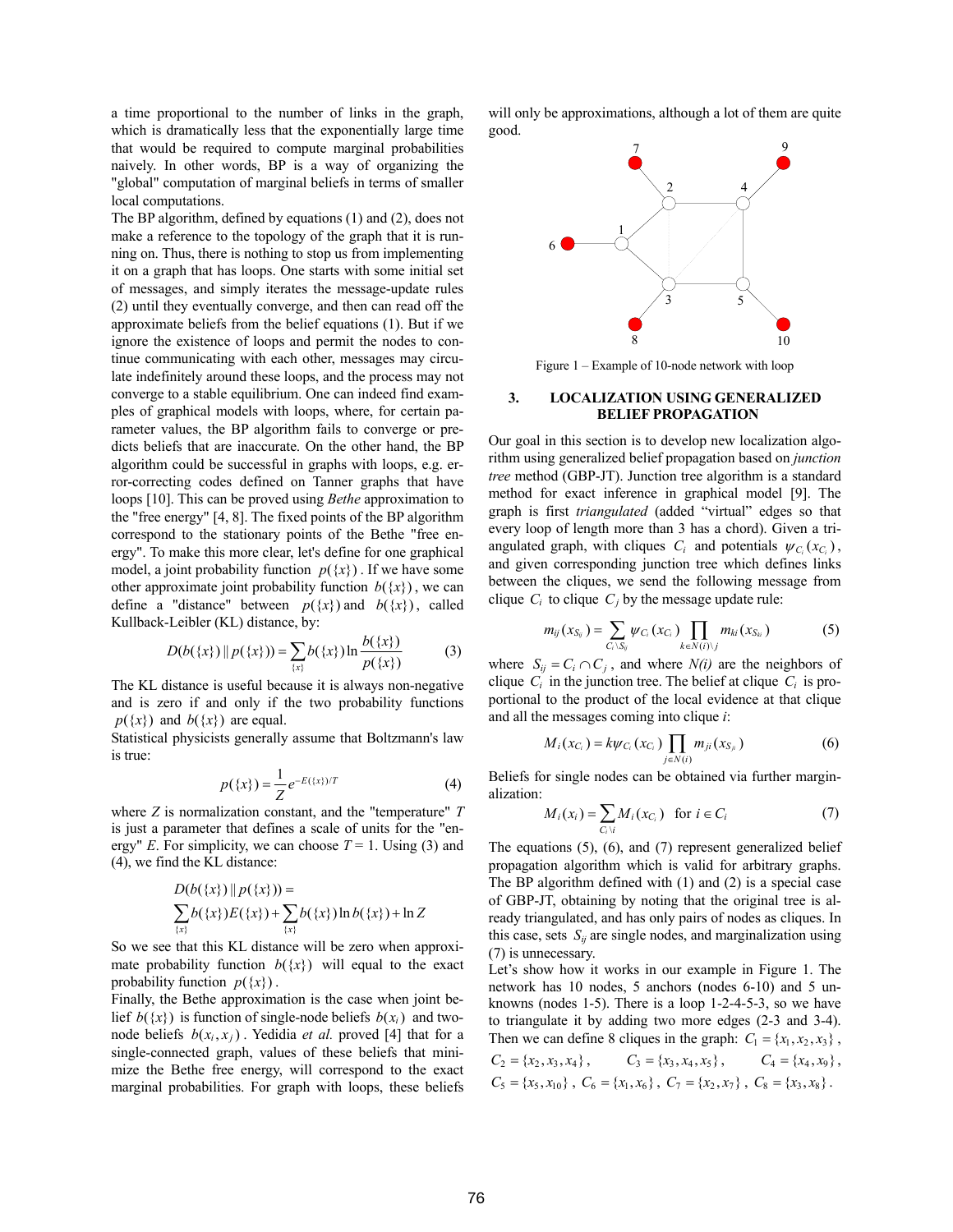

Figure 2 – The junction tree corresponding to the network in Figure 1

The appropriate potentials of 3-node cliques are given by:

$$
\psi_{C_1}(x_1, x_2, x_3) = \psi_{12}(x_1, x_2) \psi_{13}(x_1, x_3)
$$
  
\n
$$
\psi_{C_2}(x_2, x_3, x_4) = \psi_{24}(x_2, x_4)
$$
  
\n
$$
\psi_{C_3}(x_3, x_4, x_5) = \psi_{35}(x_3, x_5) \psi_{45}(x_4, x_5)
$$

Note that "virtual" edges do not appear in these equations since they are used only to define cliques. Other cliques, defined over pairs of nodes, are nothing else than potential functions between two nodes already known from standard BP:

$$
\psi_{C_4}(x_4, x_9) = \psi_{49}(x_4, x_9), \quad \psi_{C_5}(x_5, x_{10}) = \psi_{510}(x_5, x_{10}), \n\psi_{C_6}(x_1, x_6) = \psi_{16}(x_1, x_6), \quad \psi_{C_7}(x_2, x_7) = \psi_{27}(x_2, x_7), \n\psi_{C_8}(x_3, x_8) = \psi_{38}(x_3, x_8)
$$

The junction tree corresponding to the network in Figure 1 is shown in Figure 2. As we can see, "anchor cliques"  $(C_4 - C_8)$  do not receive messages, so this graph does not contain loops. Actually, these "anchor cliques" also include one unknown node so we can send them messages, but this node also could be located marginalizing the belief of some other clique. Besides, it's interesting to notice that there is no direct connection between  $C_1$  and  $C_3$  since  $C_2$  will send all necessary information about node 3 (which belongs to *C*<sup>1</sup> and  $C_3$ ).

In the next step, we can compute all messages using equation (5). The complete set of messages is given by:

$$
m_{61}(x_1) = \psi_{16}(x_1, x_6^*) , m_{53}(x_5) = \psi_{510}(x_5, x_{10}^*) ,
$$
  
\n
$$
m_{71}(x_2) = m_{72}(x_2) = \psi_{27}(x_2, x_7^*) ,
$$
  
\n
$$
m_{42}(x_4) = m_{43}(x_4) = \psi_{49}(x_4, x_9^*) ,
$$
  
\n
$$
m_{81}(x_3) = m_{82}(x_3) = m_{83}(x_3) = \psi_{38}(x_3, x_8^*) ,
$$
  
\n
$$
m_{12}(x_2, x_3) =
$$
  
\n
$$
\psi_{27}(x_2, x_7^*)\psi_{38}(x_3, x_8^*) \sum_{x_1} \psi_{16}(x_1, x_6^*) \psi_{C_1}(x_1, x_2, x_3)
$$
  
\n
$$
m_{32}(x_3, x_4) =
$$
  
\n
$$
\psi_{49}(x_4, x_9^*) \psi_{38}(x_3, x_8^*) \sum_{x_5} \psi_{510}(x_5, x_{10}^*) \psi_{C_5}(x_3, x_4, x_5)
$$

$$
m_{21}(x_2, x_3) =
$$
  
\n
$$
\psi_{27}(x_2, x_7^*)\psi_{38}(x_3, x_8^*)\sum_{x_4}\psi_{49}(x_4, x_9^*)\psi_{C_2}(x_2, x_3, x_4)m_{32}(x_3, x_4)
$$
  
\n
$$
m_{23}(x_3, x_4) =
$$
  
\n
$$
\psi_{49}(x_4, x_9^*)\psi_{38}(x_3, x_8^*)\sum_{x_2}\psi_{27}(x_2, x_7^*)\psi_{C_2}(x_2, x_3, x_4)m_{12}(x_2, x_3)
$$

where asterisk denotes the known location of the anchor node and the messages from "anchor cliques" are directly replaced by appropriate potential function. The beliefs of cliques are computed using equation (6), e.g. for  $C_1$  and  $C_3$ :

$$
M_1(x_1, x_2, x_3) =
$$
  
\n
$$
\psi_{C_1}(x_1, x_2, x_3) \psi_{16}(x_1, x_6^*) \psi_{27}(x_2, x_7^*) \psi_{38}(x_3, x_8^*) m_{21}(x_2, x_3)
$$
  
\n
$$
M_3(x_3, x_4, x_5) =
$$
  
\n
$$
\psi_{C_3}(x_3, x_4, x_5) \psi_{38}(x_3, x_8^*) \psi_{49}(x_4, x_9^*) \psi_{510}(x_5, x_{10}^*) m_{23}(x_3, x_4)
$$

Now it's easy to compute beliefs of single nodes by marginalizing beliefs of cliques using equation (7). Obviously, it's sufficient to know beliefs of  $C_1$  and  $C_3$  since these cliques include all unknown nodes. Marginalization of  $C_2$  provides degree of freedom and could be used to check the estimated positions of some nodes (in our case, for nodes 2, 3 and 4).

Finally, we have to define potential functions for this localization problem. In our case, we assumed that we didn't obtain a priori information about node position, so single-node potentials are equal to 1 (in opposite case, beliefs computed using equation (7) have to be multiplied by their own potentials). The pairwise potential between nodes *t* and *u* is given by  $\lceil 3 \rceil$ :

$$
\psi_{tu}(x_t, x_u) = \begin{cases} P_d(x_t, x_u) p_v(d_{tu} - ||x_t - x_u||), \text{ if } o_{tu} = 1, \\ 1 - P_d(x_t, x_u), \text{ otherwise.} \end{cases}
$$

where  $P_d$  is the probability of detecting nearby sensors; in our case we used improved model which assumes that the probability of detecting nearby sensors falls off exponentially with squared distance:

$$
P_d(x_t, x_u) = \exp\left(-\frac{1}{2}||x_t - x_u||^2 / R^2\right)
$$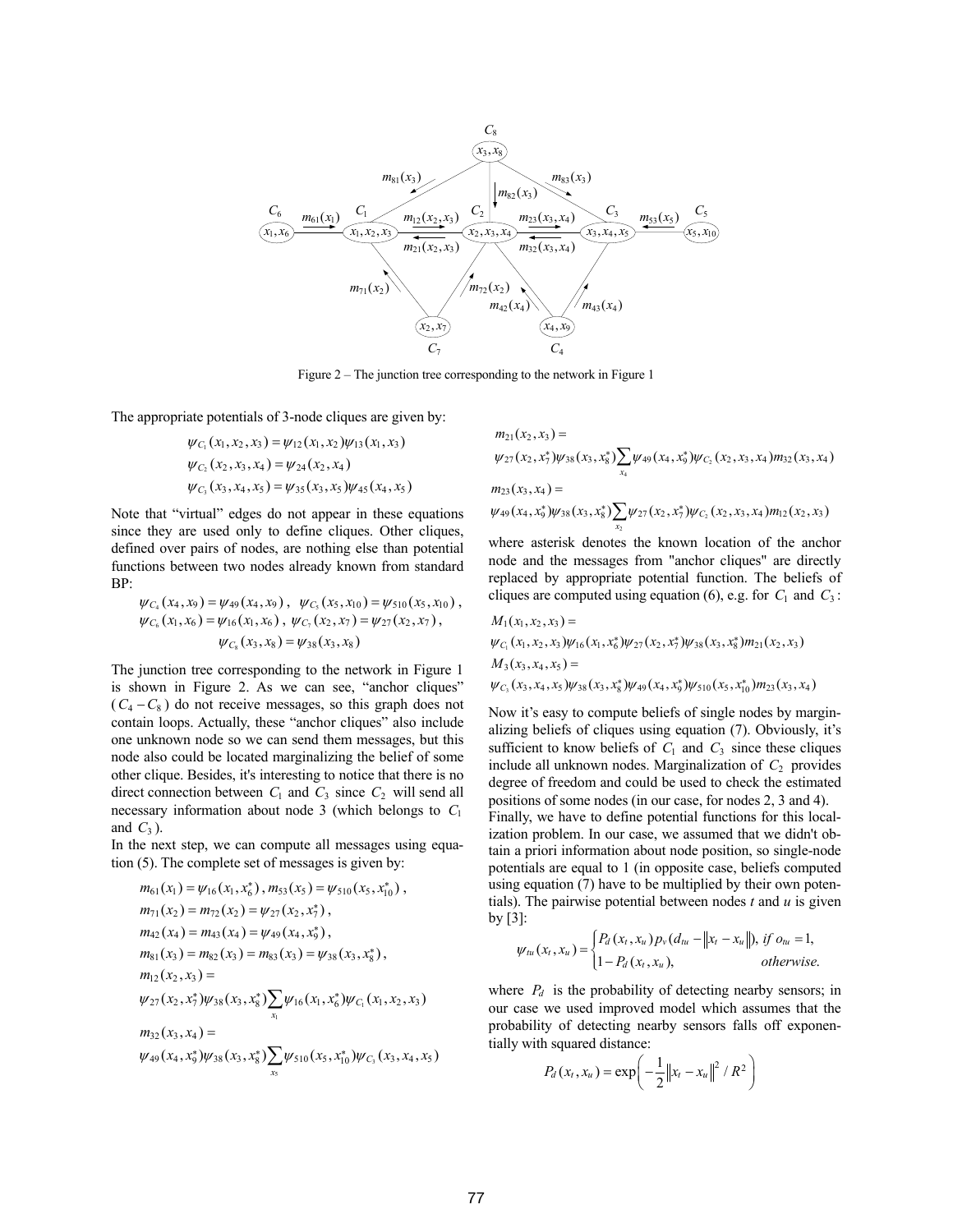

Figure 3 – Comparison of the results for a 10-node network (a) NBP, (b) GBP-JT



Figure 4 – Comparison of accuracy

where  $R$  is the transmission radius. The binary variable  $o_{tu}$ indicates whether this observation is available ( $o_{tu} = 1$ ) or not ( $o_{tu} = 0$ ). And the last remaining parameter is measured distance. The unknown node *t* obtains a noisy measurement  $d<sub>tu</sub>$  of its distance from detected node  $u$ .

$$
d_{tu} = ||x_t - x_u|| + v_{tu}, \quad v_{tu} \sim p_v(x_t, x_u)
$$

In our case, we used Gaussian distribution for  $p<sub>v</sub>$ , but, as we can see, it's very easy to change it to any desired distribution (e.g. obtained by running training experiment in the deployment area).

The proposed GBP-JT algorithm is not unique. There are a lot of variations of this method; the best known is *cluster variation method* [8]. However, it can be shown that they are quite similar. For example, in [8] is described the relationship between different region-based approximations. The main goal is achieved in all of them: estimated beliefs are correct in network with loops. We illustrate it in the next section for the network from Figure 1.

### **4. SIMULATION RESULTS**

We simulated the network from Figure 1 using NBP [3] and GBP-JT method. We placed 10 nodes in  $2m \times 2m$  area, 5 anchors and 5 unknowns. The values of parameters are set as follows: standard deviation of measured distance ( $sigma = 0.1$ m), transmission radius ( $R = 25%$  of diagonal length of the deployment area -  $d_{\text{max}} = 2\sqrt{2}$  m) and number of points/particles  $(N = 400)^1$ . Number of iteration for NBP is set to the length of the longest path in the graph, and for GBP-JT in our example there is obviously just one iteration. We run the simulation for both algorithm (NBP and GBP-JT), and obtained results shown in Figure 3. Obviously, the location estimates (mean values of beliefs) for the GBP-JT are more accurate since this algorithm is correct for network with loops. NBP algorithm does not converge well for a few nodes, but for some other values of parameters, or with different positions of some nodes, it provides estimates with almost same accuracy as GBP-JT. In any case, the accuracy of GBP-JT is always higher than accuracy of NBP, with respect to the deviation of measured distance (Figure 4).

Nevertheless, the GBP-JT algorithm has two important drawbacks. First, comparing uncertainties for NBP and GBP-JT (contours in Figures 3a and 3b), we can see that NBP provides us better guarantees of its estimate. Second, and the most important, computational time of GBP-JT is significantly larger comparing with NBP (few minutes comparing with few seconds). This is caused by multiplications of high-dimensional messages without any approximation. This is not the case in NBP method since NBP represents particle based approximation of BP. Therefore, the main conclusion is that this algorithm could be used with some approximation which keeps improved accuracy and significantly decreases the computational cost.

 $\overline{a}$ 

<sup>&</sup>lt;sup>1</sup> This parameter represents number of particles ( $N = 400$ ) in NBP, and number of grid points ( $N = 20 \times 20$ ) in GBP-JT. In order to make these two algorithms comparable, they have to be same.